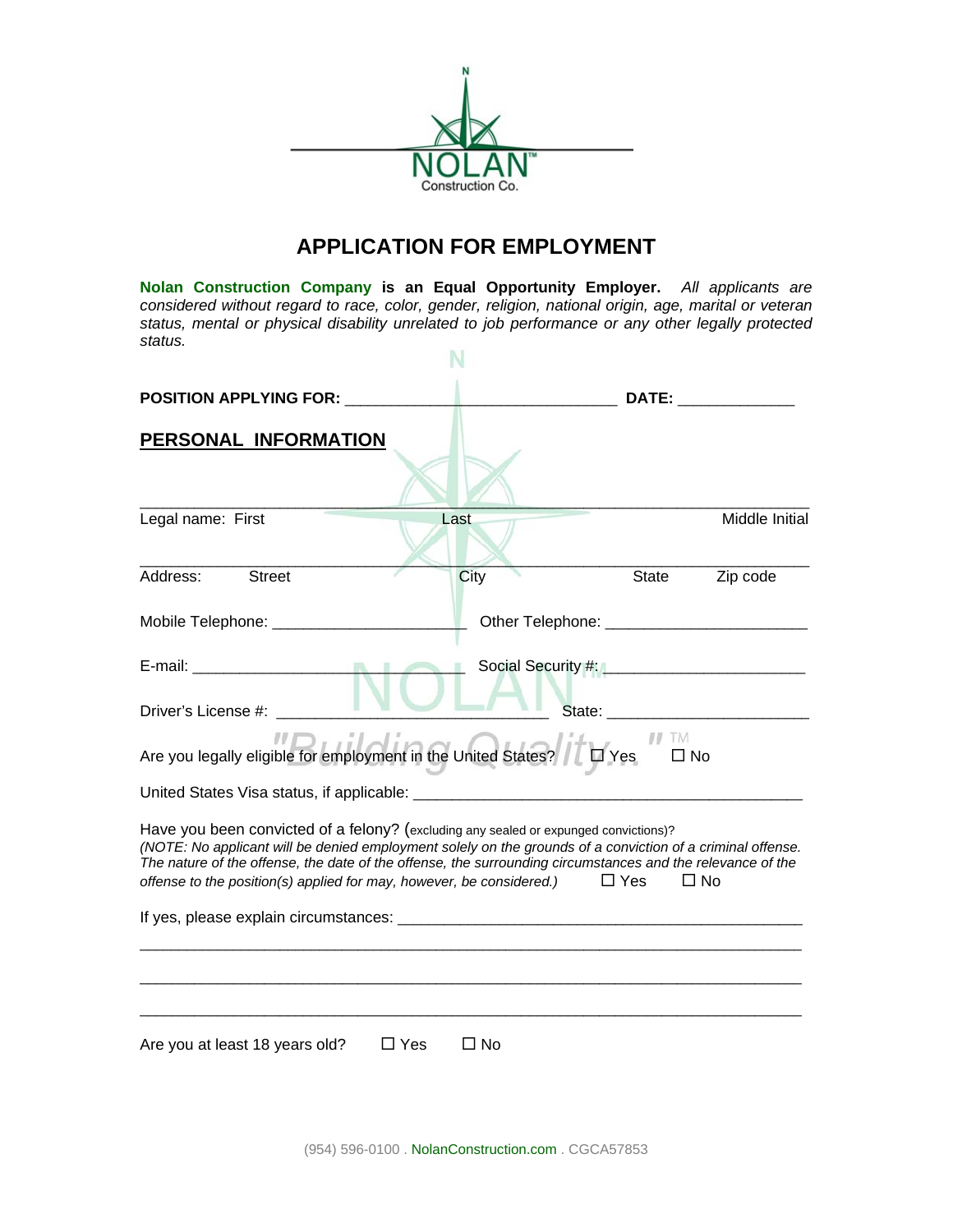## **POSITION INFORMATION**

|                                                                                                                                                                                                                                        |  | Salary desired: \$ |
|----------------------------------------------------------------------------------------------------------------------------------------------------------------------------------------------------------------------------------------|--|--------------------|
| Employment status desired: $\square$ Full Time $\square$ Part Time                                                                                                                                                                     |  | $\Box$ Temporary   |
|                                                                                                                                                                                                                                        |  |                    |
|                                                                                                                                                                                                                                        |  |                    |
| How did you hear about this job?                                                                                                                                                                                                       |  |                    |
|                                                                                                                                                                                                                                        |  |                    |
| <b>GENERAL INFORMATION ABOUT POSITION DESIRED</b>                                                                                                                                                                                      |  |                    |
| Position you are applying for?<br><b>Example 2014</b>                                                                                                                                                                                  |  |                    |
| Full-time or part-time?                                                                                                                                                                                                                |  |                    |
| If part-time, hours per week desired: Are you available for work on weekends?_____                                                                                                                                                     |  |                    |
| Are you available to work holidays?                                                                                                                                                                                                    |  |                    |
| Days of week you are available to work:                                                                                                                                                                                                |  |                    |
| Hours you are available to work:<br><u>Letting and the set of the set of the set of the set of the set of the set of the set of the set of the set of the set of the set of the set of the set of the set of the set of the set of</u> |  |                    |
|                                                                                                                                                                                                                                        |  |                    |
| Are you available to work nights?*                                                                                                                                                                                                     |  |                    |
| Are you available to work overtime?                                                                                                                                                                                                    |  |                    |
| If hired, on what date could you start work?                                                                                                                                                                                           |  |                    |
| Are you able to travel on company business?* 11211                                                                                                                                                                                     |  | $II$ . TM          |
|                                                                                                                                                                                                                                        |  |                    |
| Hourly rate of pay or monthly salary desired:                                                                                                                                                                                          |  |                    |
| *if required for the position you are seeking                                                                                                                                                                                          |  |                    |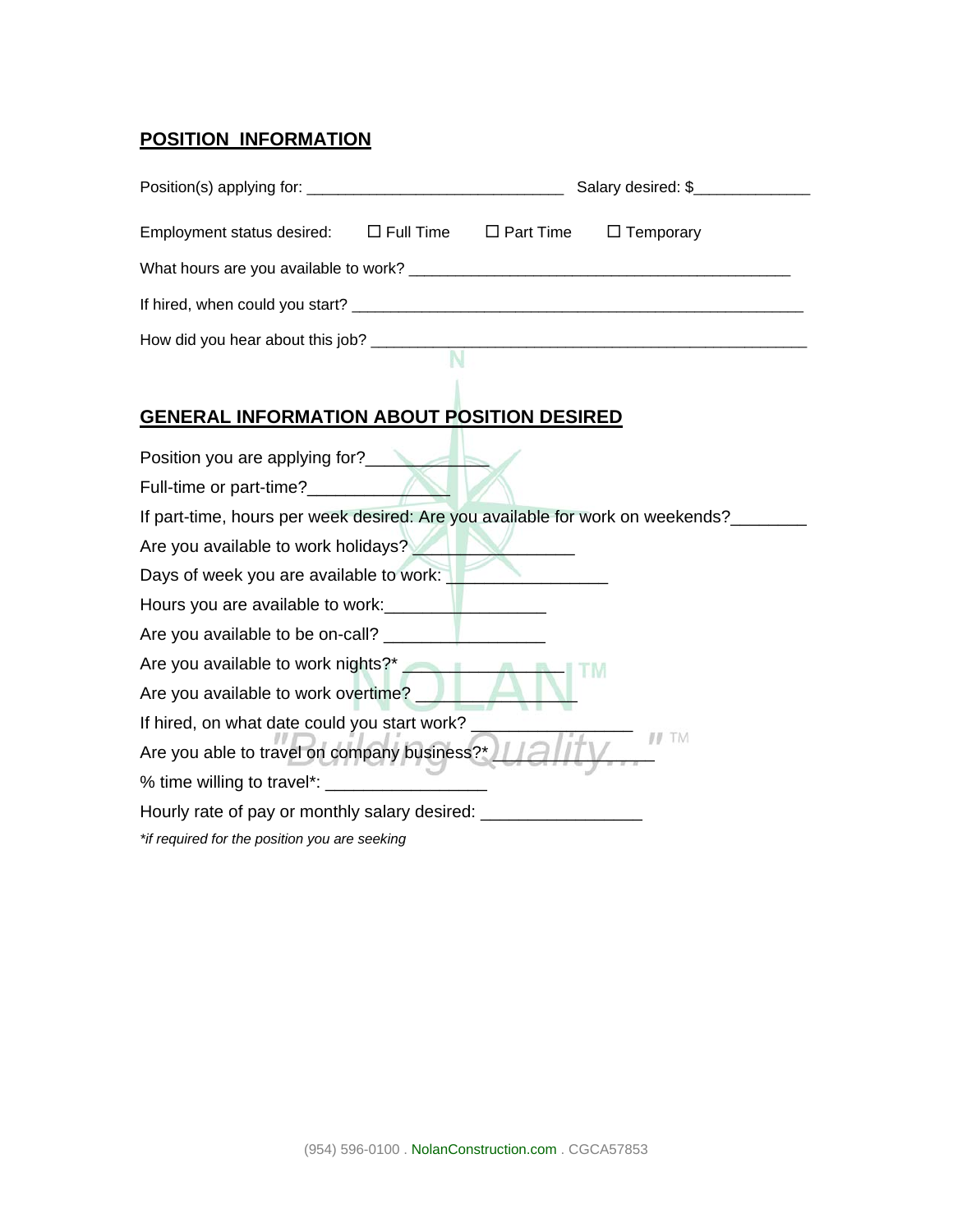### **EMPLOYMENT HISTORY** *(Most recent first)*

| 1. Job Title:                                      |                       |                                         | Duties:        |                       |                                               |
|----------------------------------------------------|-----------------------|-----------------------------------------|----------------|-----------------------|-----------------------------------------------|
| Employer:                                          |                       |                                         |                |                       |                                               |
| Dates of Employment (month / year)<br>From:<br>To: |                       |                                         |                |                       |                                               |
| <b>Starting Salary:</b>                            | Ending Salary:        |                                         |                |                       | $\Box$ Full Time $\Box$ Part Time $\Box$ Temp |
| Employer's Address:                                |                       |                                         |                |                       |                                               |
| Supervisor:                                        |                       | May we contact? $\Box$ Yes $\Box$<br>No |                |                       | Phone:                                        |
| Reason for Leaving:                                |                       |                                         |                |                       |                                               |
| 2. Job Title:                                      |                       |                                         | <b>Duties:</b> |                       |                                               |
| Employer:                                          |                       |                                         |                |                       |                                               |
| Dates of Employment (month / year)<br>From:<br>To: |                       |                                         |                |                       |                                               |
| <b>Starting Salary:</b>                            | <b>Ending Salary:</b> |                                         |                |                       | $\Box$ Full Time $\Box$ Part Time $\Box$ Temp |
| Employer's Address:                                |                       |                                         |                |                       |                                               |
| Supervisor:                                        |                       | May we contact? □ Yes □<br>No           |                |                       | Phone:                                        |
| Reason for Leaving:                                |                       |                                         |                |                       |                                               |
|                                                    |                       |                                         |                |                       |                                               |
| 3. Job Title:                                      |                       |                                         | <b>Duties:</b> |                       |                                               |
| Employer:                                          |                       |                                         |                |                       |                                               |
| Dates of Employment (month / year)<br>From:<br>To: |                       |                                         |                | 'M                    |                                               |
| <b>Starting Salary:</b><br>$\eta$                  | <b>Ending Salary:</b> |                                         |                |                       | $\Box$ Full Time $\Box$ Part Time $\Box$ Temp |
| Employer's Address:                                |                       |                                         |                | $\overline{u}$<br>ंडा |                                               |
| Supervisor:                                        |                       | May we contact? $\Box$ Yes $\Box$<br>No |                |                       | Phone:                                        |
| Reason for Leaving:                                |                       |                                         |                |                       |                                               |
| 4. Job Title:                                      |                       |                                         | Duties:        |                       |                                               |
| Employer:                                          |                       |                                         |                |                       |                                               |
| Dates of Employment (month / year)<br>From:<br>To: |                       |                                         |                |                       |                                               |
| <b>Starting Salary:</b>                            | Ending Salary:        |                                         |                |                       | $\Box$ Full Time $\Box$ Part Time $\Box$ Temp |
| Employer's Address:                                |                       |                                         |                |                       |                                               |
| Supervisor:                                        |                       | May we contact? $\Box$ Yes $\Box$<br>No |                |                       | Phone:                                        |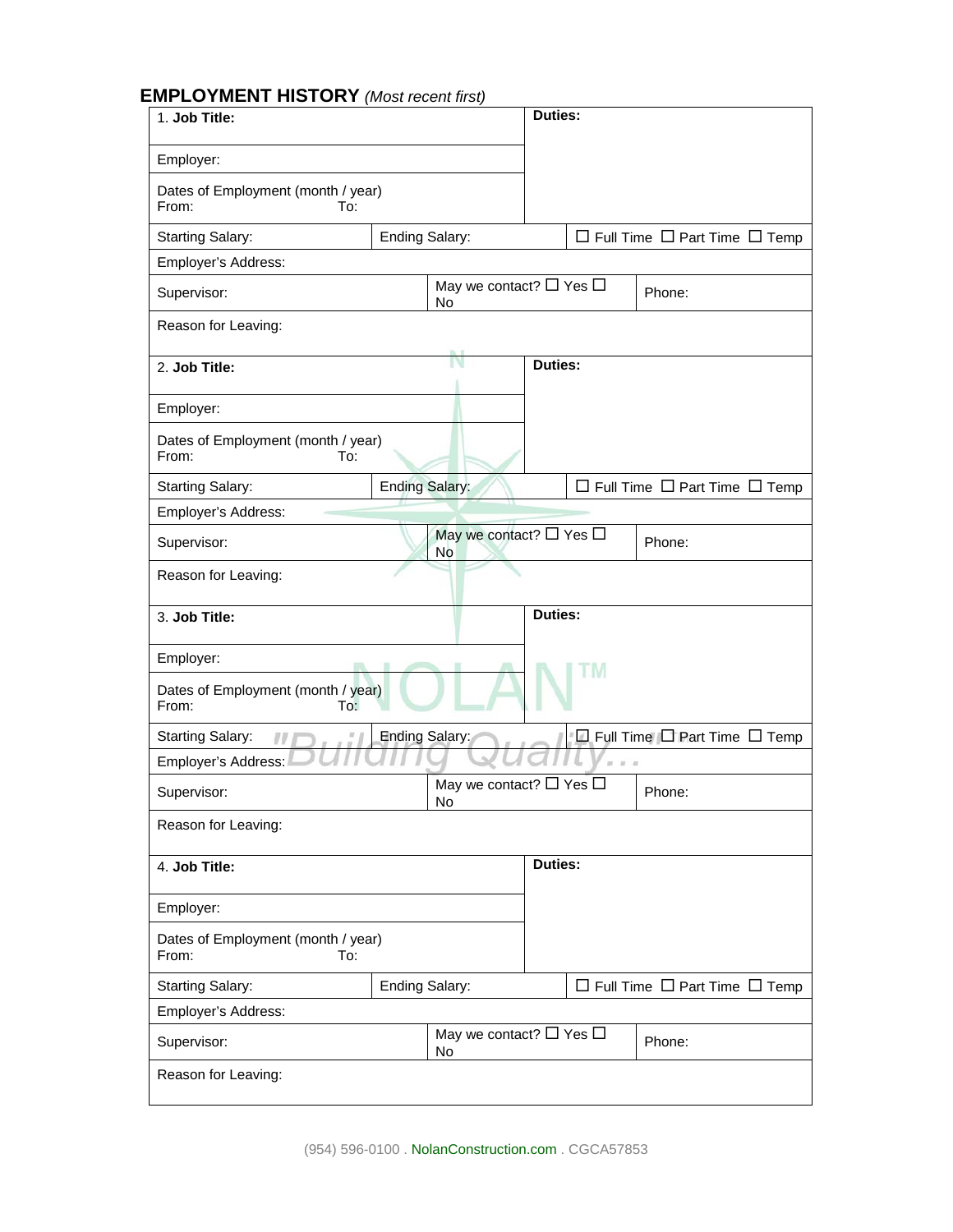#### **EDUCATION**

| Type of<br>school                | <b>Name and Location</b> | <b>Dates</b><br><b>Attended</b> | <b>Degree</b><br><b>Received</b> | <b>Subjects</b><br><b>Studied</b> | Did you<br>graduate? |
|----------------------------------|--------------------------|---------------------------------|----------------------------------|-----------------------------------|----------------------|
| <b>High School</b>               |                          |                                 |                                  |                                   |                      |
| College /<br><b>University</b>   |                          |                                 |                                  |                                   |                      |
| <b>Graduate</b><br><b>School</b> |                          |                                 |                                  |                                   |                      |
| <b>Tech School</b>               |                          |                                 |                                  |                                   |                      |
| Other                            |                          |                                 |                                  |                                   |                      |

Special courses, training or experience acquired, including military experience: \_\_\_\_\_\_\_\_\_\_\_\_\_\_\_\_\_

| <b>SKILLS</b>                         |                       |                                                     |                                 |
|---------------------------------------|-----------------------|-----------------------------------------------------|---------------------------------|
| Clerical / Office Skills:             |                       |                                                     |                                 |
|                                       |                       |                                                     |                                 |
| Computer skills:                      | Name of software:     |                                                     | $\Box$ PC $\Box$ Mac $\Box$ WPM |
|                                       |                       |                                                     |                                 |
|                                       |                       |                                                     |                                 |
|                                       |                       |                                                     |                                 |
|                                       |                       |                                                     |                                 |
| Languages:                            | H<br>$\boldsymbol{H}$ | $II$ $H$ $I$                                        | TM<br>II                        |
| Other special<br>knowledge or skills: |                       | Quality<br>$\begin{array}{ccc} & n & n \end{array}$ |                                 |

Please describe any other experience, abilities or skills that might be helpful in considering your application: \_\_\_\_\_\_\_\_\_\_\_\_\_\_\_\_\_\_\_\_\_\_\_\_\_\_\_\_\_\_\_\_\_\_\_\_\_\_\_\_\_\_\_\_\_\_\_\_\_\_\_\_\_\_\_\_\_\_\_\_\_\_\_\_\_\_\_\_\_\_\_\_\_\_\_

 $\overline{\phantom{a}}$  ,  $\overline{\phantom{a}}$  ,  $\overline{\phantom{a}}$  ,  $\overline{\phantom{a}}$  ,  $\overline{\phantom{a}}$  ,  $\overline{\phantom{a}}$  ,  $\overline{\phantom{a}}$  ,  $\overline{\phantom{a}}$  ,  $\overline{\phantom{a}}$  ,  $\overline{\phantom{a}}$  ,  $\overline{\phantom{a}}$  ,  $\overline{\phantom{a}}$  ,  $\overline{\phantom{a}}$  ,  $\overline{\phantom{a}}$  ,  $\overline{\phantom{a}}$  ,  $\overline{\phantom{a}}$